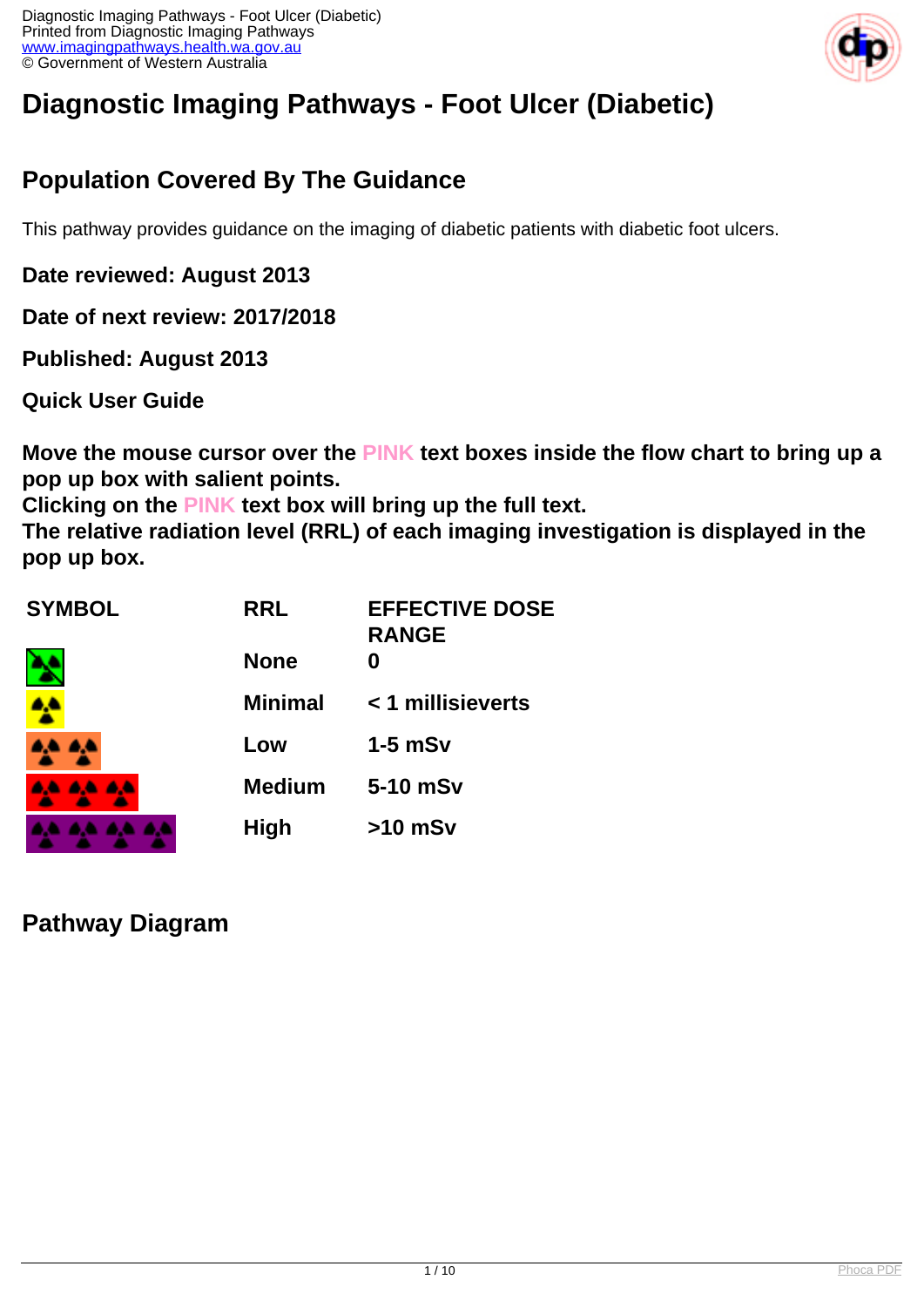#### Diagnostic Imaging Pathways - Foot Ulcer (Diabetic) Printed from Diagnostic Imaging Pathways [www.imagingpathways.health.wa.gov.au](http://www.imagingpathways.health.wa.gov.au/) © Government of Western Australia



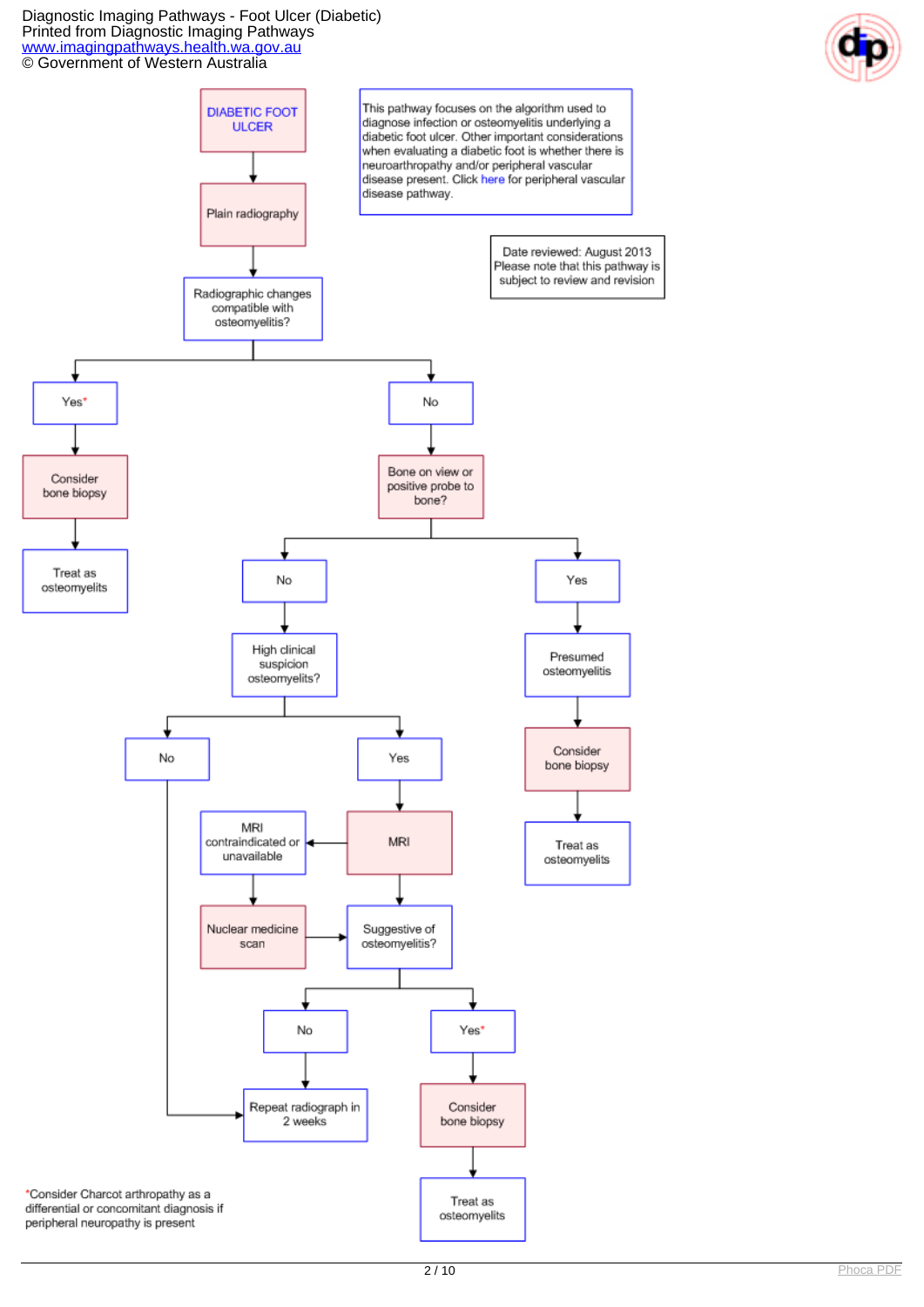

# **Image Gallery**

**Note: These images open in a new page**

**1a Diabetic Foot Osteomyelitis**

**Image 1a and 1b (Plain Radiography): DP and lateral views of a foot showing cortical erosion of the 4th metatarsal head in keeping with osteomyelitis (arrow). There is a small gas locule in the soft tissue between the 4th and 5th metatarsal heads which could indicate a gas forming organism causing an abscess (arrowhead).**

**2 Diabetic Foot Osteomyelitis**

**Image 2 (Plain Radiography): Extensive destructive changes consistent with a pyogenic infection which involves the IP joint of the great toe, all phalanges of the 2nd toe and 2nd MTP joint, all phalanges of the 3rd toe and 3rd MTP joint, proximal phalanx of the 4th toe and 4th MTP joint.**



**1b**

**3 Diabetic Foot Osteomyelitis**

**Image 3 (Radionuclide Scan): Dual bone/white cell study (Tc-99 MBP/In-111 WBC). Delayed bone scan demonstrates intense focal uptake in the medial aspect of the proximal part of the distal phalanx of the right 1st toe. White cell study demonstrates intense focal uptake corresponding to the medial aspect of the proximal part of the distal phalanx of the right 1st toe. This scintigraphic appearance is consistent with osteomyelitis.**

**There is also focal intense uptake on bone scan in the inferior aspect of the calcaneo-cuboidal junction, which is not demonstrated on white cell study. This may represent neuroarthropathy or tendonitis.**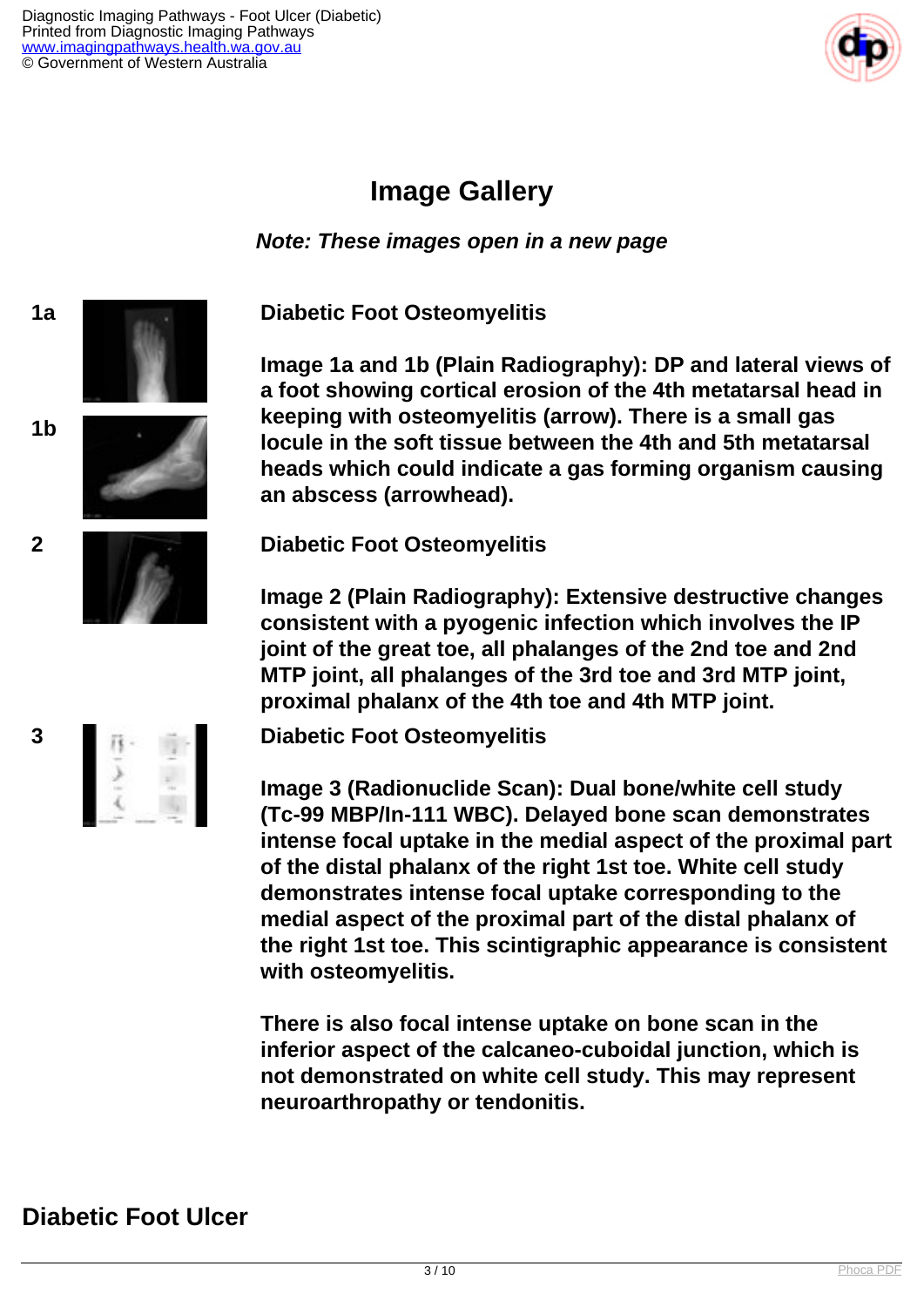

- **Diabetic foot complications are the most common cause for non-traumatic lower limb amputation** [1-4](index.php/imaging-pathways/musculoskeletal-trauma/musculoskeletal/diabetic-foot-ulcer?tab=references#1)
- **An estimated 15% of patients with diabetes will develop a foot ulcer during the course of their disease, with 85% of diabetes related lower limb amputations preceded by a foot ulcer** [5,6](index.php/imaging-pathways/musculoskeletal-trauma/musculoskeletal/diabetic-foot-ulcer?tab=references#5)
- **Foot disorders are the most common diabetic complication requiring hospitalisation, and are associated with the longest length of stay** [6](index.php/imaging-pathways/musculoskeletal-trauma/musculoskeletal/diabetic-foot-ulcer?tab=references#6)
- **Approximately 20% of diabetic inpatients will have foot related complications which require acute care and/or management** [1](index.php/imaging-pathways/musculoskeletal-trauma/musculoskeletal/diabetic-foot-ulcer?tab=references#1)**,**[3](index.php/imaging-pathways/musculoskeletal-trauma/musculoskeletal/diabetic-foot-ulcer?tab=references#3)
- **Osteomyelitis in the diabetic foot generally occurs by the direct extension of infection from underling soft tissue ulcers, with bacteria penetrating cortical bone to access the marrow cavity**
- **Osteomyelitis is a diagnostic challenge, and imaging is commonly utilised**
- **The presence of osteomyelitis increases the risk of amputation** [1](index.php/imaging-pathways/musculoskeletal-trauma/musculoskeletal/diabetic-foot-ulcer?tab=references#1)**,**[4](index.php/imaging-pathways/musculoskeletal-trauma/musculoskeletal/diabetic-foot-ulcer?tab=references#4)**,**[7](index.php/imaging-pathways/musculoskeletal-trauma/musculoskeletal/diabetic-foot-ulcer?tab=references#7)

### **Clinical Findings**

- **The signs and symptoms of infection may be absent or masked by the coexistence of vascular disease or neuropathy** [1](index.php/imaging-pathways/musculoskeletal-trauma/musculoskeletal/diabetic-foot-ulcer?tab=references#1)
- **Clinical evaluation should include an assessment of the patient's diabetes**
- **The physical examination and laboratory findings which have shown to be likelihood of osteomyelitis include**
	- **Bone exposure direct visualisation of bone or the ability to probe the base of the wound to bone. Depending on prevalence (sensitivity 38-87%; specificity 85-91%; positive likelihood ratio 6.4; negative LR 0.39)** [8-10](index.php/imaging-pathways/musculoskeletal-trauma/musculoskeletal/diabetic-foot-ulcer?tab=references#8)
	- **Ulcer area larger then 2cm2 (sensitivity 56%; specificity 92%)** [2](index.php/imaging-pathways/musculoskeletal-trauma/musculoskeletal/diabetic-foot-ulcer?tab=references#2)
	- **Deep (>3mm depth) ulcer (sensitivity 74%, specificity 77%)** [2](index.php/imaging-pathways/musculoskeletal-trauma/musculoskeletal/diabetic-foot-ulcer?tab=references#2)
	- **ESR >70mm/h (sensitivity 90%; specificity 100%)** [11](index.php/imaging-pathways/musculoskeletal-trauma/musculoskeletal/diabetic-foot-ulcer?tab=References#11)
	- **ALP >135U/L (specificity 100%)** [2](index.php/imaging-pathways/musculoskeletal-trauma/musculoskeletal/diabetic-foot-ulcer?tab=references#2)
	- **"Sausage toe" appearance (i.e. red swollen digit) in instances of toe ulceration** [12](index.php/imaging-pathways/musculoskeletal-trauma/musculoskeletal/diabetic-foot-ulcer?tab=references#12)
- **Factors that did not modify the probability of osteomyelitis**
	- **Presence or absence of ulcer inflammation** [2](index.php/imaging-pathways/musculoskeletal-trauma/musculoskeletal/diabetic-foot-ulcer?tab=references#2)
	- **Elevated white blood cell count, regardless of cut off applied** [13](index.php/imaging-pathways/musculoskeletal-trauma/musculoskeletal/diabetic-foot-ulcer?tab=references#13)
	- **Result of swab culture** [14](index.php/imaging-pathways/musculoskeletal-trauma/musculoskeletal/diabetic-foot-ulcer?tab=references#14)

# **Plain Radiography**

- **Initial procedure for imaging suspected osteomyelitis in the diabetic patient** [15](index.php/imaging-pathways/musculoskeletal-trauma/musculoskeletal/diabetic-foot-ulcer?tab=references#15)
- **Evidence of progression or resolution may be used to monitor response to antibiotic treatment**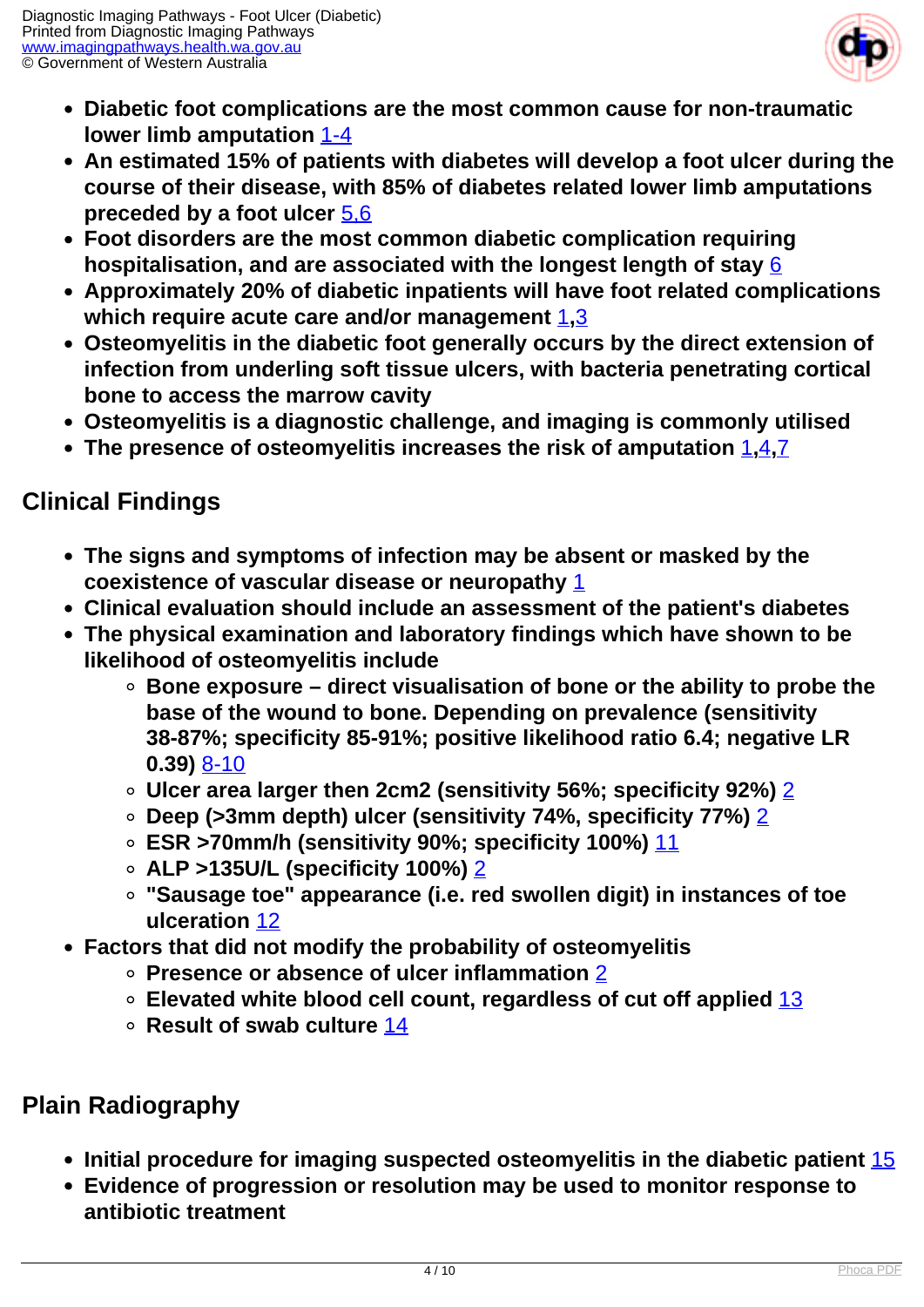

- **Characteristic signs of osteomyelitis on plain radiograph include cortical erosion, periosteal reaction, mixed lucency and sclerosis** [15](index.php/imaging-pathways/musculoskeletal-trauma/musculoskeletal/diabetic-foot-ulcer?tab=references#15)
- **Pooled sensitivity of 54% and specificity of 68% for osteomyelitis on recent meta-analysis** [16](index.php/imaging-pathways/musculoskeletal-trauma/musculoskeletal/diabetic-foot-ulcer?tab=references#16)
- **Sensitivity is limited as radiological changes are delayed for up to four weeks following infection. Typically radiographs don't show abnormalities until about two weeks after initial infection, when nearly 50% of the bone mineral content has been lost** [15](index.php/imaging-pathways/musculoskeletal-trauma/musculoskeletal/diabetic-foot-ulcer?tab=references#15)**,**[17](index.php/imaging-pathways/musculoskeletal-trauma/musculoskeletal/diabetic-foot-ulcer?tab=references#17)
- **Specificity is limited by difficulty differentiating infection from neuroosteoarthropathy in a patient with bony destruction (Charcot's arthropathy)** [15](index.php/imaging-pathways/musculoskeletal-trauma/musculoskeletal/diabetic-foot-ulcer?tab=references#15)
- **Plain radiographs can also reveal presence of radio-opaque foreign bodies, gas in soft tissues, calcified arteries fractures or bony abnormalities** [3](index.php/imaging-pathways/musculoskeletal-trauma/musculoskeletal/diabetic-foot-ulcer?tab=references#3)**,**[15](index.php/imaging-pathways/musculoskeletal-trauma/musculoskeletal/diabetic-foot-ulcer?tab=references#15)
- **Normal plain radiographs do not exclude osteomyelitis. An abnormal plain radiographs doubles the odds of osteomyelitis based on a limited systematic review** [1](index.php/imaging-pathways/musculoskeletal-trauma/musculoskeletal/diabetic-foot-ulcer?tab=references#1)

### **Magnetic Resonance Imaging (MRI)**

- **Preferred advanced imaging modality for diagnosing osteomyelitis** [15](index.php/imaging-pathways/musculoskeletal-trauma/musculoskeletal/diabetic-foot-ulcer?tab=references#15)
- **Two metaanalyses reported similar pooled sensitivities of 90% (range 77-100%) and specificities of 79-82.5% (range 40-100%) in the diagnosis of foot osteomyelitis, outperforming plain radiography, 99mTc bone scanning and leucocyte scintigraphy** [16](index.php/imaging-pathways/musculoskeletal-trauma/musculoskeletal/diabetic-foot-ulcer?tab=references#16)**,**[18](index.php/imaging-pathways/musculoskeletal-trauma/musculoskeletal/diabetic-foot-ulcer?tab=references#18)
- **Advantages**
	- **No ionising radiation**
	- **Optimal visualisation of soft tissue structures, including detection of sinus tracts, deep tissue necrosis, abscesses and other inflammatory changes** [15](index.php/imaging-pathways/musculoskeletal-trauma/musculoskeletal/diabetic-foot-ulcer?tab=references#15)
	- **High sensitivity in early stages reveals bony oedema useful for early detection of infection**

#### **Nuclear Medicine Scans**

- **Nuclear imaging scans are more sensitive than radiographs for detecting osteomyelitis during early stages of the disease, however they have poor specificity and abnormalities are slow to resolve**
- **Focal hyperperfusion, hyperaemia and bony uptake on delayed images are signs of osteomyelitis on bone scan. These signs may also be seen in other conditions such as fracture, neuroarthropathy and chronic soft tissue infection** [6](index.php/imaging-pathways/musculoskeletal-trauma/musculoskeletal/diabetic-foot-ulcer?tab=references#6)**,**[19](index.php/imaging-pathways/musculoskeletal-trauma/musculoskeletal/diabetic-foot-ulcer?tab=references#19)
- **Three phase technetium bone scan (Tc-99 MDP) has been reported on recent**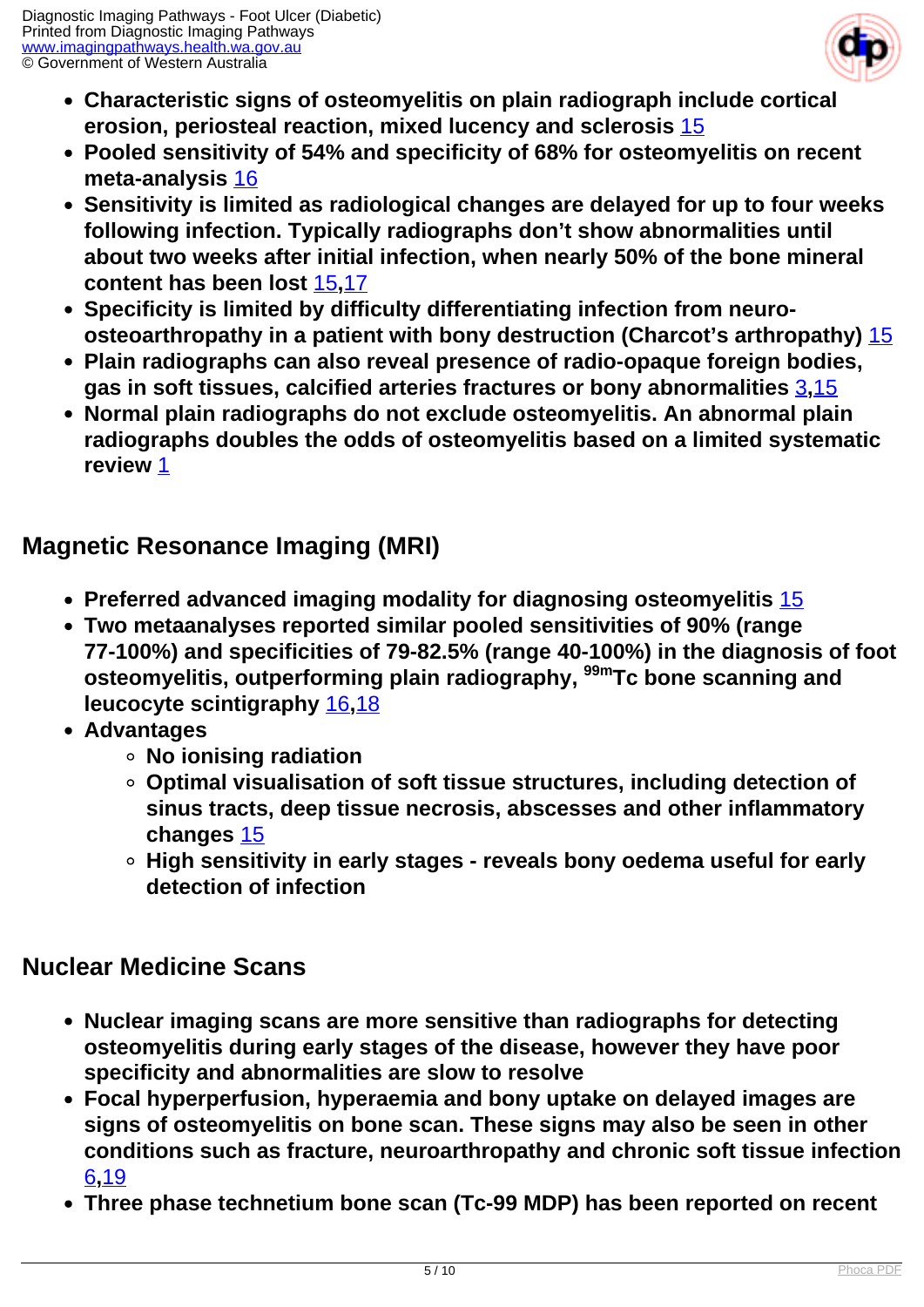

**meta-analyses to be sensitive (80-90% but not specific (28-46%) for osteomyelitis, indicating poor discriminating ability.** [16](index.php/imaging-pathways/musculoskeletal-trauma/musculoskeletal/diabetic-foot-ulcer?tab=references#16)**,**[19](index.php/imaging-pathways/musculoskeletal-trauma/musculoskeletal/diabetic-foot-ulcer?tab=references#19) **The diagnostic performance was markedly inferior to MRI (diagnostic odds ratio 3.5 versus 150)** [18](index.php/imaging-pathways/musculoskeletal-trauma/musculoskeletal/diabetic-foot-ulcer?tab=references#18)

- **Labelled leucocyte scintigraphy with either indium-111 (<sup>111</sup>In) or technetium-99 ( 99mTc), improves specificity (to 74 and 85% respectively) for diagnosing acute infections** [19](index.php/imaging-pathways/musculoskeletal-trauma/musculoskeletal/diabetic-foot-ulcer?tab=references#19)
- **A combined dual study of Tc-99 MDP and labelled leucocyte scintigraphy (Indium-111) may improve sensitivity and specificity** [6](index.php/imaging-pathways/musculoskeletal-trauma/musculoskeletal/diabetic-foot-ulcer?tab=references#6)**,**[20](index.php/imaging-pathways/musculoskeletal-trauma/musculoskeletal/diabetic-foot-ulcer?tab=references#20)
- **Recent data suggest a role for FDG-PET/CT or SPECT/CT with bone and leukocyte scanning but the utility and cost effectiveness of this approach requires further study and is currently not recommended routinely by expert guidelines** [15](index.php/imaging-pathways/musculoskeletal-trauma/musculoskeletal/diabetic-foot-ulcer?tab=references#15)**,**[21](index.php/imaging-pathways/musculoskeletal-trauma/musculoskeletal/diabetic-foot-ulcer?tab=references#21)
- **Where MRI is unavailable or contraindicated, a radionuclide bone scan and a labelled white blood cell scan is recommended as the best alternative to rule out osteomyelitis15 A negative bone scan effectively excludes osteomyelitis**

#### **Bone Biopsy**

- **The gold standard for diagnosis of osteomyelitis** [15](index.php/imaging-pathways/musculoskeletal-trauma/musculoskeletal/diabetic-foot-ulcer?tab=references#15)
- **Bone biopsy has a role not only in the diagnosis of osteomyelitis, but also the isolation of causative pathogen(s) and their antibiotic sensitivities to guide therapy**
- **Bone biopsy is performed under sterile conditions either during surgical debridement or percutaneously though uninvolved skin under fluoroscopic or CT guidance** [7](index.php/imaging-pathways/musculoskeletal-trauma/musculoskeletal/diabetic-foot-ulcer?tab=references#7)
- **Ideally bone specimens should be sent for both histopathology and microbiology** [1](index.php/imaging-pathways/musculoskeletal-trauma/musculoskeletal/diabetic-foot-ulcer?tab=references#1)**,**[7](index.php/imaging-pathways/musculoskeletal-trauma/musculoskeletal/diabetic-foot-ulcer?tab=references#7)**,**[22](index.php/imaging-pathways/musculoskeletal-trauma/musculoskeletal/diabetic-foot-ulcer?tab=references#22)
- **Diagnosis of osteomyelitis is based on isolation of bacteria and findings of osteonecrosis and infiltration of the bone with inflammatory cells on histopathology** [7](index.php/imaging-pathways/musculoskeletal-trauma/musculoskeletal/diabetic-foot-ulcer?tab=references#7)
- **Superficial swab culture does not reliably predict the bacteria causing osteomyelitis. Swab culture identified the identical pathogen as bone culture in only 22.5% of isolates** [23](index.php/imaging-pathways/musculoskeletal-trauma/musculoskeletal/diabetic-foot-ulcer?tab=references#23)
- **Disadvantages of bone biopsy include cost, availability of equipment and expertise, interference by antibiotics in culture results and potential for sampling error (false negative), contamination (false positive), invasiveness of the procedure and patient discomfort**
- **Bone biopsy should be avoided in patients with advanced vascular disease as the incision for bone biopsy may not heal** [1](index.php/imaging-pathways/musculoskeletal-trauma/musculoskeletal/diabetic-foot-ulcer?tab=references#1)**,**[2](index.php/imaging-pathways/musculoskeletal-trauma/musculoskeletal/diabetic-foot-ulcer?tab=references#2)
- **There have been no published reports of complications associated with bone biopsy of the foot** [7](index.php/imaging-pathways/musculoskeletal-trauma/musculoskeletal/diabetic-foot-ulcer?tab=references#7)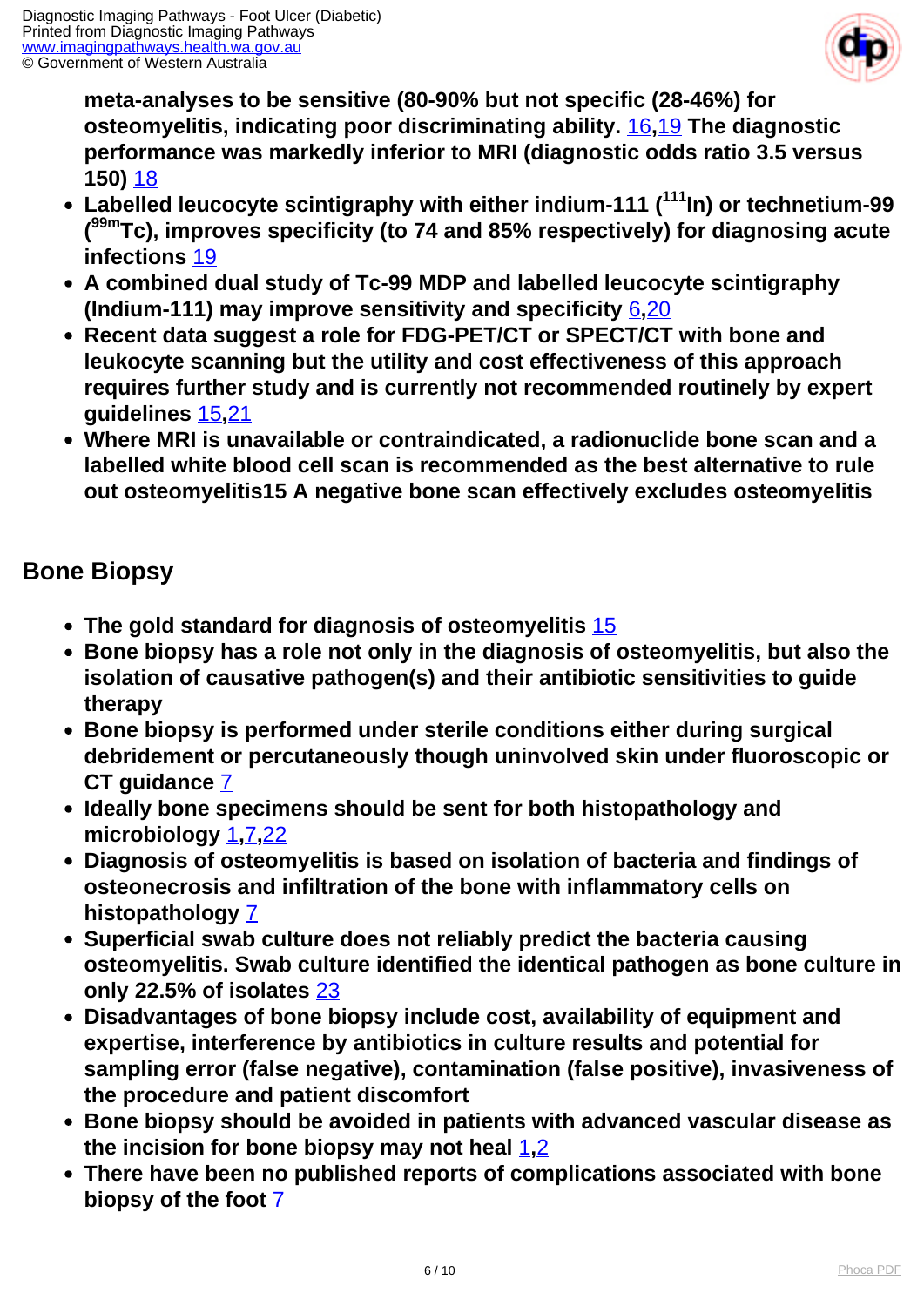

#### **References**

**Date of literature search: April 2013**

**The search methodology is available on request.** [Email](index.php/contact-us)

**References are graded from Level I to V according to the Oxford Centre for Evidence-Based Medicine, Levels of Evidence.** [Download the document](http://www.cebm.net/wp-content/uploads/2014/06/CEBM-Levels-of-Evidence-2.1.pdf)

- **1. Butalia S, Palda VA, Sargeant RJ, Detsky AS, Mourad O. Does this patient with diabetes have osteomyelitis of the lower extremity? JAMA. 2008;299(7):806-13. (Level II evidence)**
- **2. Newman LG, Waller J, Palestro CJ, Schwartz M, Klein MJ, Hermann G, et al. Unsuspected osteomyelitis in diabetic foot ulcers. Diagnosis and monitoring by leukocyte scanning with indium in 111 oxyquinoline. JAMA. 1991;266(9):1246-51. (Level II evidence)**
- **3. Wraight PR, Lawrence SM, Campbell DA, Colman PG. Creation of a multidisciplinary, evidence based, clinical guideline for the assessment, investigation and management of acute diabetes related foot complications. Diabet Med. 2005;22(2):127-36. (Evidence based guideline)**
- **4. Ertugrul MB, Baktiroglu S, Salman S, Unal S, Aksoy M, Berberoglu K, et al. The diagnosis of osteomyelitis of the foot in diabetes: microbiological examination vs. magnetic resonance imaging and labelled leucocyte scanning. Diabet Med. 2006;23(6):649-53. (Level II evidence)**
- **5. Margolis D, Allen Taylor L, Hoffstad O, Berlin J. Diabetic neuropathic foot ulcers and amputation. Wound Repair Regen. 2005;13(3):230-6. (Level II evidence)**
- **6. Frykberg RG, Zgonis T, Armstrong DG, Driver VR, Giurini JM, Kravitz SR, et al. Diabetic foot disorders: a clinical practice guideline (2006 revision). J Foot Ankle Surg. 2006;45(5,Supplement):S1-66. (Review article)**
- **7. Lipsky BA, Berendt AR, Deery HG, Embil JM, Joseph WS, Karchmer AW, et al. Diagnosis and treatment of diabetic foot infections. Clin Infect Dis. 2004;39(7):885-910. (Review article)**
- **8. Grayson ML, Gibbons GW, Balogh K, Levin E, Karchmer AW. Probing to bone in infected pedal ulcers. A clinical sign of underlying osteomyelitis in diabetic patients. JAMA. 1995;273(9):721-3. (Level III evidence)**
- **9. Lavery L, Armstrong D, Peters EJG, Lipsky B. Probe-to-bone test for diagnosing diabetic foot osteomyelitis: reliable or relic? Diabetes Care. 2007;30(2):270-4. (Level IV evidence)**
- **10. Shone A, Burnside J, Chipchase S, Game F, Jeffcoate W. Probing the validity of the probe-to-bone test in the diagnosis of osteomyelitis of the foot in diabetes. Diabetes Care. 2006;29(4):945. (Level III evidence)**
- **11. Kaleta JL, Fleischli JW, Reilly CH. The diagnosis of osteomyelitis in diabetes using erythrocyte sedimentation rate: a pilot study. J Am Podiatr Med Assoc.**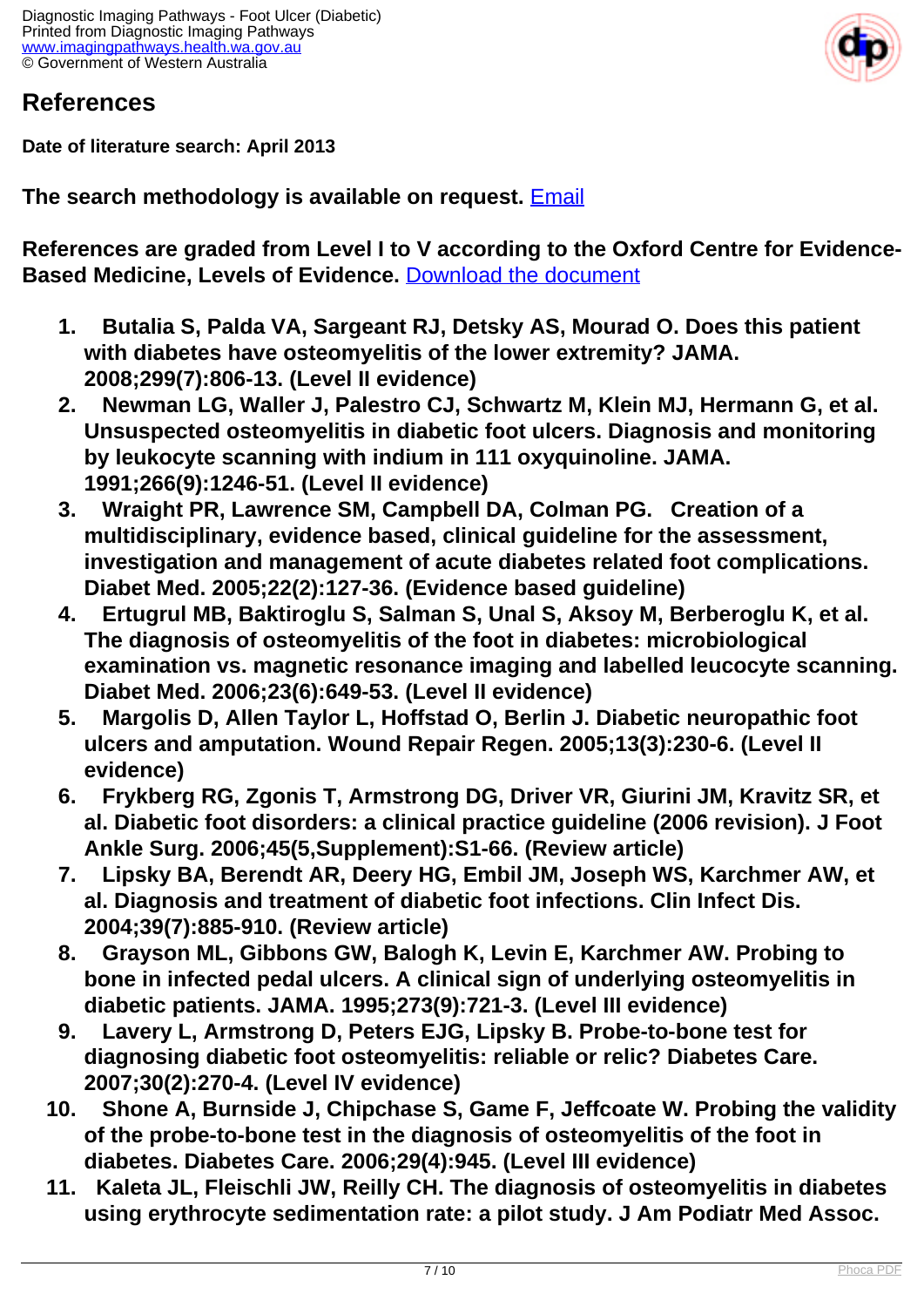

**2001;91(9):445-50. (Level IV evidence)**

- **12. Rajbhandari SM, Sutton M, Davies C, Tesfaye S, Ward JD. 'Sausage toe': a reliable sign of underlying osteomyelitis. Diabet Med. 2000;17(1):74-7. (Level III evidence)**
- **13. Armstrong DG, Lavery LA, Sariaya M, Ashry H. Leukocytosis is a poor indicator of acute osteomyelitis of the foot in diabetes mellitus. J Foot Ankle Surg. 1996;35(4):280-3. (Level IV evidence)**
- **14. Oyen WJ, Netten PM, Lemmens JA, Claessens RA, Lutterman JA, van der Vliet JA, et al. Evaluation of infectious diabetic foot complications with indium-111-labeled human nonspecific immunoglobulin G. J Nucl Med. 1992;33(7):1330-6. (Level IV evidence)**
- **15. Lipsky BA, Berendt AR, Cornia PB, Pile JC, Peters EJ, Armstrong DG, et al. 2012 Infectious Diseases Society of America clinical practice guideline for the diagnosis and treatment of diabetic foot infections. Clin Infect Dis. 2012;54(12):e132-73. (Evidence based guideline)**
- **16. Dinh MT, Abad CL, Safdar N. Diagnostic accuracy of the physical examination and imaging tests for osteomyelitis underlying diabetic foot ulcers: meta-analysis. Clin Infect Dis. 2008;47(4):519-27. (Level I evidence)**
- **17. Pineda C, Espinosa R, Pena A. Radiographic imaging in osteomyelitis: the role of plain radiography, computed tomography, ultrasonography, magnetic resonance imaging, and scintigraphy. Semin Plastic Surg. 2009;23(2):80-9. (Review article)**
- **18. Kapoor A, Page S, LaValley M, Gale D. R, Felson D. T. Magnetic resonance imaging for diagnosing foot osteomyelitis: A meta-analysis. Arch Intern Med. 2007;167(2):125-32. (Level II evidence)**
- **19. Capriotti G, Chianelli M, Signore A. Nuclear medicine imaging of diabetic foot infection: results of meta-analysis. Nucl Med Commun. 2006;27(10):757-64. (Level II evidence)**
- **20. Termaat MF, Raijmakers PGHM, Scholten HJ, Bakker FC, Patka P, Haarman HJTM. The accuracy of diagnostic imaging for the assessment of chronic osteomyelitis: a systematic review and meta-analysis. J Bone Joint Surg Am. 2005;87(11):2464-71. (Level I/II evidence)**
- **21. Nawaz A, Torigian DA, Siegelman ES, Basu S, Chryssikos T, Alavi A. Diagnostic performance of FDG-PET, MRI, and plain film radiography (PFR) for the diagnosis of osteomyelitis in the diabetic foot. Molecular Imaging and Biology : MIB. 2010;12(3):335-42. Available from: ProQuest Central; ProQuest Health & Medical Complete; ProQuest Nursing & Allied Health Source. (Level II evidence)**
- **22. White LM, Schweitzer ME, Deely DM, Gannon F. Study of osteomyelitis: utility of combined histologic and microbiologic evaluation of percutaneous biopsy samples. Radiology. 1995;197(3):840-2. (Level III evidence)**
- **23. Senneville E, Melliez H, Beltrand E, Legout L, Valette M, Cazaubie M, et al. Culture of percutaneous bone biopsy specimens for diagnosis of diabetic foot osteomyelitis: concordance with ulcer swab cultures. Clin Infect Dis.**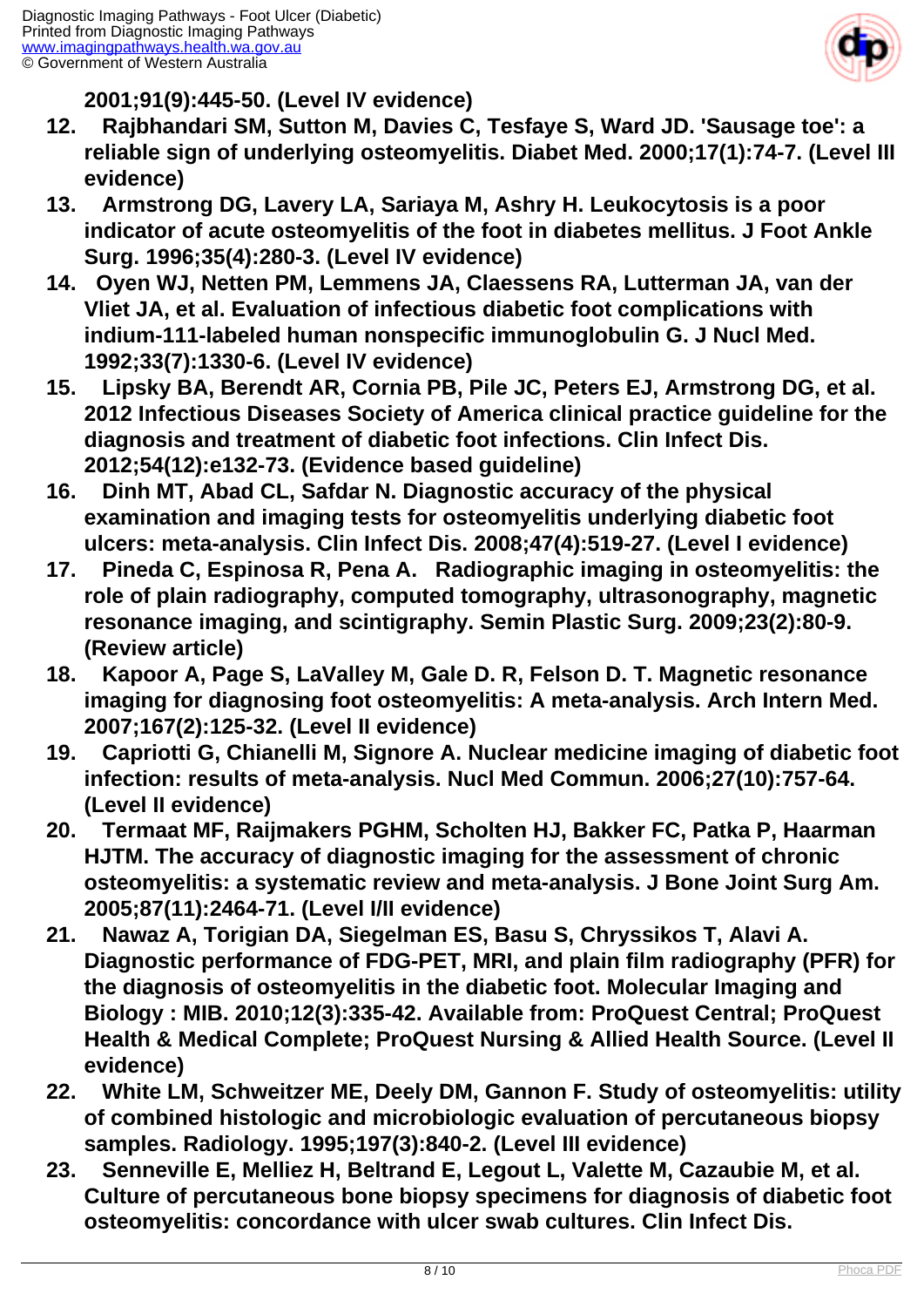

#### **2006;42(1):57-62. (Level II evidence)**

## **Information for Consumers**

| Information from this websitel                       | <b>Information from the Royal</b><br><b>Australian and New Zealand</b><br><b>College of Radiologists'</b><br>website |
|------------------------------------------------------|----------------------------------------------------------------------------------------------------------------------|
|                                                      |                                                                                                                      |
| <b>Consent to Procedure or Treatment</b>             | <b>Gadolinium Contrast Medium</b>                                                                                    |
| <b>Radiation Risks of X-rays and</b><br><b>Scans</b> | <b>Iodine-Containing Contrast Medium</b>                                                                             |
| <b>Bone Scan</b>                                     | <b>Magnetic Resonance Imaging (MRI)</b>                                                                              |
|                                                      | <b>Plain Radiography/X-rays</b>                                                                                      |
| <b>Magnetic Resonance Imaging (MRI)</b>              | <b>Radiation Risk of Medical Imaging</b>                                                                             |
| <b>Positron Emission Tomography</b><br>(PET)         | <b>During Pregnancy</b>                                                                                              |
| <b>Plain Radiography (X-ray)</b>                     | <b>Radiation Risk of Medical Imaging</b><br>for Adults and Children                                                  |
|                                                      | <b>Nuclear Medicine</b>                                                                                              |
|                                                      | <b>Nuclear Medicine Bone Scan</b>                                                                                    |
|                                                      |                                                                                                                      |

**Copyright**

**© Copyright 2015, Department of Health Western Australia. All Rights Reserved. This web site and its content has been prepared by The Department of Health, Western Australia. The information contained on this web site is protected by copyright.**

**Legal Notice**

**Please remember that this leaflet is intended as general information only. It is not definitive and The Department of Health, Western Australia can not accept any legal**